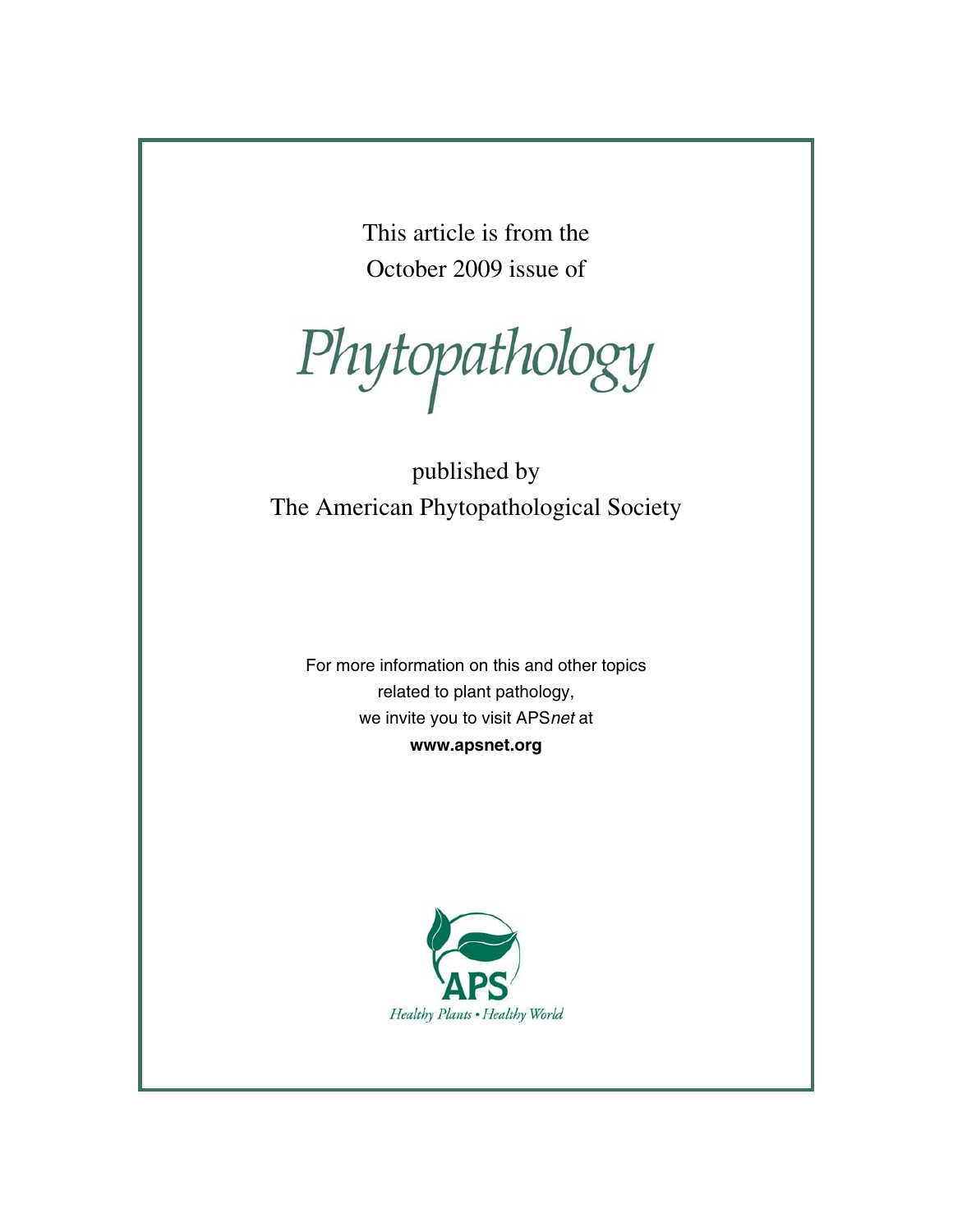# **Resistance to Stem Rust Race TTKSK Maps to the** *rpg4***/***Rpg5* **Complex of Chromosome 5H of Barley**

B. J. Steffenson, Y. Jin, R. S. Brueggeman, A. Kleinhofs, and Y. Sun

First author: Department of Plant Pathology, University of Minnesota, St. Paul 55108; second author: United States Department of Agriculture–Agricultural Research Service, Cereal Disease Laboratory, St. Paul, MN 55108; third and fourth authors: Department of Crop and Soil Science, Washington State University, Pullman 99164; and fifth author: Monsanto Company, 8350 Minnegan Road, Waterman, IL 60556.

Accepted for publication 5 June 2009.

### **ABSTRACT**

Steffenson, B. J., Jin, Y., Brueggeman, R. S., Kleinhofs, A., and Sun, Y. 2009. Resistance to stem rust race TTKSK maps to the *rpg4*/*Rpg5* complex of chromosome 5H of barley. Phytopathology 99:1135-1141.

Race TTKSK (Ug99) of the wheat stem rust pathogen (*Puccinia graminis* f. sp. *tritici*) is a serious threat to both wheat and barley production worldwide because of its wide virulence on many cultivars and rapid spread from eastern Africa. Line Q21861 is one of the most resistant barleys known to this race. To elucidate the genetics of resistance in this line, we evaluated the Q21861/SM89010 (Q/SM) doubled-haploid population for reaction to race TTKSK at the seedling stage. Segregation for resistance:susceptibility in Q/SM doubled-haploid lines fit a 1:1 ratio (58:71 with  $\chi^2 = 1.31$  and  $P = 0.25$ ), indicating that a single gene in Q21861 confers resistance to race TTKSK. In previous studies, a recessive gene (*rpg4*) and a partially dominant gene (*Rpg5*)

Barley is an important crop in the Upper Midwest region of the United States and Prairie Provinces of Canada, with >4.8 million ha produced annually (13). Although stem rust (caused by *Puccinia graminis* f. sp. *tritici* Eriks. & Henn. and *P. graminis* f. sp. *secalis* Eriks. & Henn.) has historically been a problem on the crop in the past, it has not caused any widespread epidemics for over 70 years (27,40). Since 1942, effective control of stem rust has been achieved through the deployment of cultivars with the durable resistance gene *Rpg1* but other factors, such as a largely resistant wheat crop and barley's shorter maturation period coupled with the late arrival of rust inoculum to the northern planted crop, likely contributed to the long-lasting disease control (33). *Rpg1* is effective against many races of *P. graminis* f. sp. *tritici*; however, some with virulence for this gene have been reported on cultivars from the field (33). One of the most recent cases involved QCCJ, a race thought to have originated in western Canada in the late 1980s (21,33). Race QCCJ became established in the Great Plains region in 1989 and damaged some barley fields planted to cultivars carrying *Rpg1* in both the United States and Canada (33). It has since become a minor component of the stem rust population in the United States and Canada after susceptible wheat cultivars were no longer grown in the central Great Plains. A new threat to barley is TTKSK (original described race designation: TTKS with isolate synonym of Ug99), a race first characterized from Uganda in 1999 (26). Race TTKSK has a wide virulence spectrum and is capable of attacking >70% of the

Corresponding author: B. J. Steffenson; E-mail address: bsteffen@umn.edu

were reported to control resistance to *P. graminis* f. sp. *tritici* race QCCJ and *P. graminis* f. sp. *secalis* isolate 92-MN-90, respectively, in Q21861. These resistance genes co-segregate with each other in the Q/SM population and were mapped to the long arm of chromosome 5H. Resistance to race TTKSK also co-segregated with resistance to both rusts, indicating that the gene conferring resistance to race TTKSK also lies at the *rpg4*/*Rpg5* locus. This result was confirmed through the molecular analysis of recombinants previously used to characterize loci conferring resistance to race QCCJ and isolate 92-MN-90. The 70-kb region contains *Rpg5* (a nucleotide-binding site leucine-rich repeat serine/threonineprotein kinase gene), *rpg4* (an actin depolymerizing factor-like gene), and two other genes of unidentified function. Research is underway to resolve which of the genes are required for conferring resistance to race TTKSK. Regardless, the simple inheritance should make Q21861 a valuable source of TTKSK resistance in barley breeding programs.

world's wheat cultivars (30). Recent data also indicate that it is virulent for many barley cultivars, including those bred with *Rpg1* (34,36). Race TTKSK represents a serious threat to wheat and barley production worldwide because of its wide virulence, ability to cause severe yield loss (8), and rapid spread from Uganda. Since its initial discovery in 1999 (26), TTKSK has spread to other countries in eastern Africa (Kenya, Ethiopia, and Sudan), crossed the Red Sea into Yemen in 2006, and is now confirmed in Iran (23,30,42). It may only be a short time before it spreads into the vast cereal production areas of southern Asia and beyond. In the short term, fungicides offer the best control solution where no resistant cultivars are available; however, this strategy is prohibitively expensive for many of the region's subsistence growers and raises some environmental concerns. The deployment of resistant cereal crops is the most effective strategy for combating the threat posed by race TTKSK. A global effort to breed wheat for resistance to race TTKSK was launched after an international expert panel convened to address the problem in 2005. Through this initiative, now called the Borlaug Global Rust Initiative, significant progress has been made in identifying new and native sources of stem rust resistance and transferring the resistance genes into adapted wheat cultivars (1,30,31). Comparatively little research has been advanced on barley, due to its smaller worldwide acreage and lower rank as a food crop for people. Yet, in the very countries where TTKSK now exists (Ethiopia and Yemen), barley is one of the most important food crops, especially for people living at high elevation (12). Wheat and barley are often cultivated in the same areas. To effectively control stem rust, it is essential that both crops be bred for resistance, otherwise inoculum from one crop could initiate epidemics on the other crop. Furthermore, the effective population size of *P. graminis* f. sp.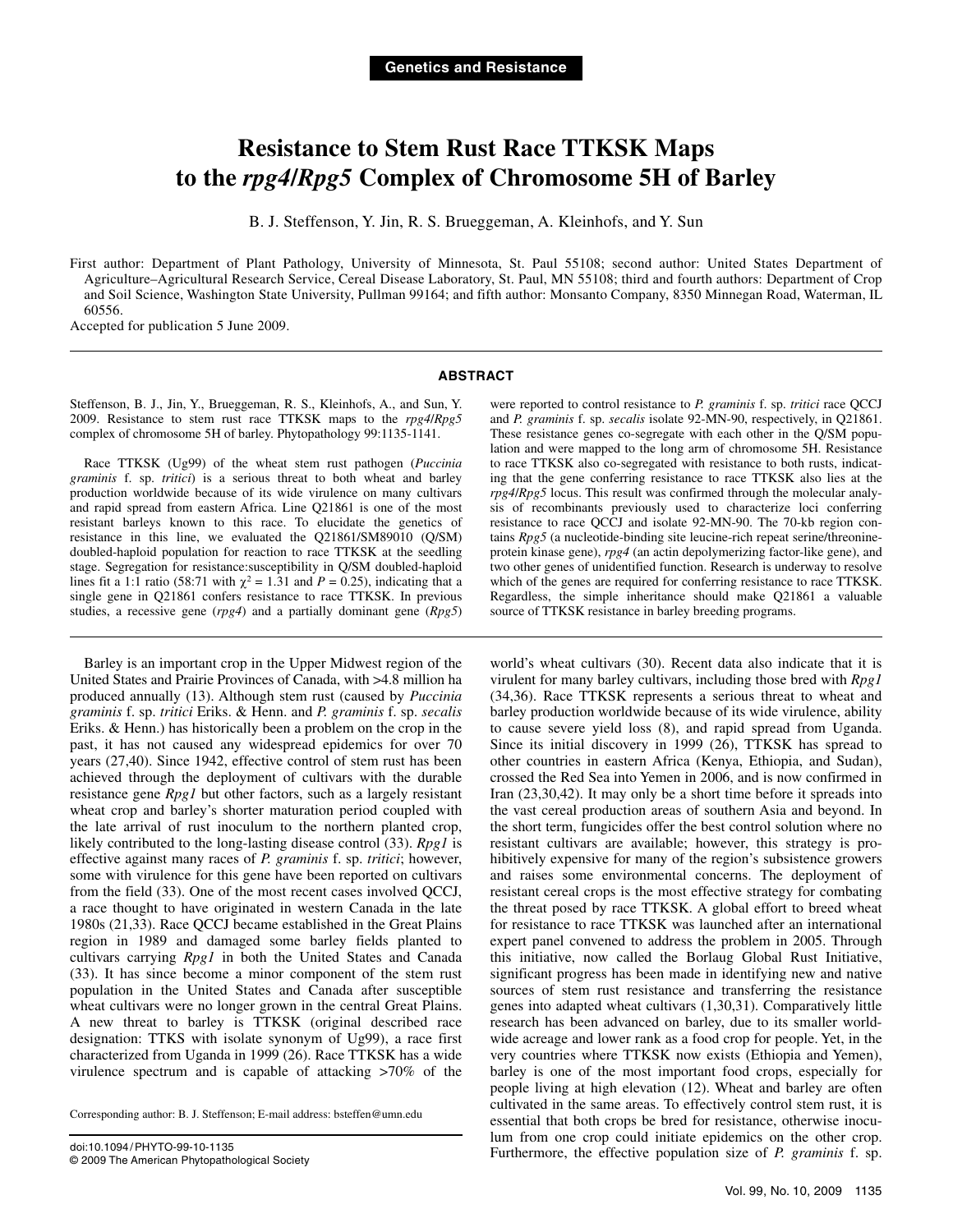*tritici* on both crops must be held in check, otherwise the chance for dangerous mutants to arise will increase (28).

In barley, at least eight genes for resistance to stem rust have been described. Those identified on the basis of their reaction to races of the wheat stem rust pathogen, *P. graminis* f. sp. *tritici*, include *Rpg1* derived from cvs. Peatland (CIho 5267), Chevron (CIho 1111), and Kindred (CIho 6969) (25,29,33); *Rpg2* from Hietpas 5 (CIho 7124) (24); *Rpg3* from PI 382313 (14,15); *rpg4* from Q21861 (PI 584766) (17); and *Rpg6* from 212Y1, a barley line with a *Hordeum bulbosum* introgression (9). Another gene, aside from *Rpg1*, was identified in Peatland (designated as *RpgU*) and confers moderate resistance to race QCCJ in the field (10). Three genes have been identified on the basis of their reaction to the rye stem rust pathogen, *P. graminis* f. sp. *secalis*. A single dominant gene for resistance was identified in the barley accession Skinless (20), and a single recessive gene (*rpgBH*, formerly designated *S* gene) was found in Black Hulless (CIho 666) (37). Additionally, a partially dominant gene for resistance to *P. graminis* f. sp. *secalis* was reported in Q21861 by Sun et al. (39) and later provisionally designated as *RpgQ* (38). This gene was thought to be the same as *rpg4* because the resistance conferred by *RpgQ* to rye stem rust co-segregated with resistance to wheat stem rust race QCCJ conferred by *rpg4* (39). However, recent high-resolution mapping efforts have shown that *RpgQ* is a different but closely linked gene to *rpg4* on the long arm of chromosome 5H and was given the new locus symbol of *Rpg5* (3).

In barley, research is urgently needed on identifying sources of resistance to race TTKSK and transferring resistance genes into adapted breeding lines. Preliminary evaluations of *Hordeum* germplasm have identified several sources of resistance to race TTKSK in various cultivars, landraces, and wild barley accessions (34,36). Breeding line Q21861 was found to be one of the most resistant barley lines to race TTKSK at both the seedling stage in greenhouse and at the adult plant stage in the field (B. Steffenson and Y. Jin, *unpublished*). Information on the genetics of TTKSK resistance in Q21861 is important for developing the most efficient strategy for stem rust resistance breeding. Thus, the objective of this study was to determine the number and chromosomal location of genes controlling resistance to race TTKSK in Q21861.

## **MATERIALS AND METHODS**

**Plant materials.** The doubled-haploid (DH) population of Q21861/SM89010 (Q/SM) was used for this study. It was produced by anther culture from  $F_1$  plants of the two parents and consists of 129 lines (35). Q21861 is a two-rowed breeding line of unknown parentage that was originally selected in 1983 from a breeding nursery established at Centro Internacional de Mejoramiento de Maíz y Trigo in Mexico. It carries the stem rust resistance genes *Rpg1*, *rpg4*, and *Rpg5* (3,17,35) as well as other disease resistance genes (11,35). SM89010 is a two-rowed malting barley line from the University of Saskatchewan breeding program. It was derived from the cross Nairn  $\times$  Manley and is susceptible to stem rust.

**Plant growth conditions, inoculation protocol, and infection/incubation period.** Evaluations of the Q/SM population for resistance to race TTKSK were done at the United States Department of Agriculture–Agricultural Research Service Cereal Disease Laboratory during the winter months. Three to five seeds from each DH line and the parents were planted in plastic cones (21 cm in depth and 3.8 cm in diameter) filled with a 50:50 mixture of soil and Metro Mix 200 (vermiculite, peat moss, perlite, and sand) and fertilized with Osmocote 14-14-14 (Scott's Company, Marysville, OH) (1.4 g/cone) and Peters Dark Weather 15-0-15 (Scott's Company) (150 g per 3.78 liter at 1/16 dilution). Plants were grown in a greenhouse at 22°C with supplemental lighting provided by 1,000-W sodium vapor lamps for 14 h per

day. Isolate 04KEN156/04 of race TTKSK was initially increased on a susceptible wheat host, collected, desiccated, and stored in tubes at –80°C until needed. On the day of inoculation, the tubes of rust were heat shocked at 45°C for 10 min, rehydrated in 80% KOH, placed in gelatin capsules containing a lightweight mineral oil carrier (Soltrol 170; Phillips Petroleum, Bartlesville, OK), and applied to 9-day-old plants with fully expanded primary leaves. The concentration of inoculum used was 4.28 mg/ml of lightweight mineral oil. Inoculation protocols were as described by Sun and Steffenson (38), except that 0.004 mg of rust was applied per plant instead of 0.035 mg. After inoculation, plants were placed in mist chambers at 21°C for 16 h in the dark. During this time, the plants were kept moist by periodic misting from ultrasonic humidifiers. Then, light was provided by fluorescent bulbs, and the chamber doors were partially opened to reduce the build up of heat. After 3 to 4 h, the leaf surfaces were completely dry, and plants were returned to the greenhouse under the conditions described above.

The experiment was planted in a completely randomized design with one replicate and was repeated once. Three to five plants were assessed per replicate. A few DH lines gave variable reactions between experiments and were tested again in two additional experiments.

**Disease assessment.** Fourteen to seventeen days after inoculation, the infection types (ITs) on each DH line and the parents were assessed using a 0 to 4 scale. The IT scale used for barley is a modification of the one developed for wheat by Stakman et al. (32) and is based primarily on uredinial size as described by Miller and Lambert (22). Barley frequently exhibits two or more ITs on a single leaf (i.e., a mesothetic reaction) when infected with *P. graminis* (38); thus, all of the ITs observed on each DH line were recorded in order of their prevalence. To simplify the presentation of data, the two most common ITs (i.e., the IT mode) are presented in Table 1. Comparisons were made on the basis of the IT mode because the two most common ITs usually comprised >85% of all those observed on individual DH lines. Additionally, the lowest and highest ITs (i.e., the IT range) observed also are given to indicate the degree of variation in stem rust reactions. Classification of progeny into resistant and susceptible categories was based on the reaction of the parents to race TTKSK. The genetics of resistance to both *P. graminis* f. sp. *tritici* (races QCCJ and MCCF) and *P. graminis* f. sp. *secalis* (isolate 92-MN-90) was previously investigated in the Q/SM population (35,39). Raw, unpublished IT data from these studies are presented in Table 1. These IT data were compared with those collected in this study, by inspection, to race TTKSK to assess the agreement of general reaction phenotypes (i.e., resistance versus susceptibility).

**Genetic and physical mapping.** Restriction fragment length polymorphism (RFLP) markers were developed for the Q/SM population as described by Druka et al. (6). Sequence tag site (STS) markers were developed using the Q21861 genomic sequence from the *rpg4/Rpg5* region (accession no. EU878778) (3). Regions with polymorphism between Q21861 and SM89010 were utilized for polymerase chain reaction (PCR)-based marker development. The simple sequence repeat (SSR) markers were developed from cv. Morex bacterial artificial chromosome (BAC) sequence (accession no. EU812563). Primer sequences for STS and SSR markers are shown in Table 2. A single nucleotide polymorphism (SNP) was scored in the RB SSR1 amplicon by sequencing the PCR product from the Q/SM recombinants. The RB SSR1 amplicon length is identical between Q21861 and SM89010; however, SM89010 contains an additional CAA repeat and is missing one CAT repeat compared with Q21861. Molecular analysis of the *rpg4/Rpg5* region used seven recombinants from Q/SM based on 129 gametes within the flanking region defined by RFLP markers ABG391 and MWG740. BAC physical maps were developed according to Druka et al. (6) and Brueggeman et al. (3).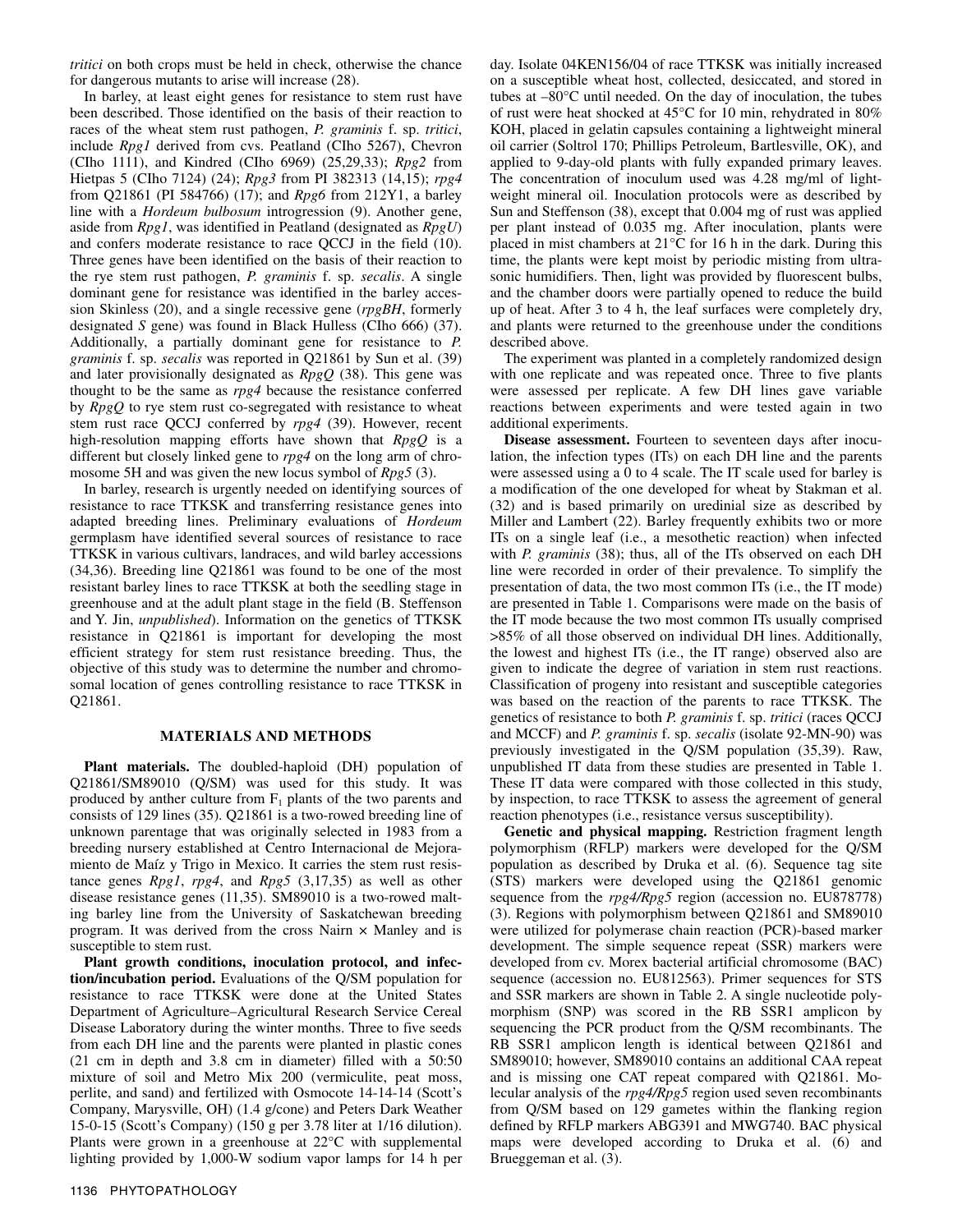| TABLE 1. Infection type mode (IT-M) and range (IT-R) for doubled-haploid (DH) progeny from the Q21861/SM89010 population to Puccinia graminis f. sp. |  |
|------------------------------------------------------------------------------------------------------------------------------------------------------|--|
| <i>tritici</i> races TTKSK, QCCJ, and MCCF and <i>P. graminis</i> f. sp. <i>secalis</i> isolate 92-MN-90 at the seedling stage <sup>a</sup>          |  |

|                    |               | <b>TTKSK</b>               |                        |                      | 92-MN-90                    |              |                  | QCCJ                         |              |                   | <b>MCCF</b>                  |              |
|--------------------|---------------|----------------------------|------------------------|----------------------|-----------------------------|--------------|------------------|------------------------------|--------------|-------------------|------------------------------|--------------|
| DH line            | IT-M          | IT-R                       | Allele                 | IT-M                 | $IT-R$                      | Allele       | IT-M             | $IT-R$                       | Allele       | IT-M              | $IT-R$                       | Allele       |
| O21861             | 0;            | 0:                         | rpg4/Rpg5              | 00;                  | $0$ to $0$ ;                | Rpg5         | 00;              | $0$ to $1\,$                 | rpg4         | $0:1-$            | $0;$ to $1$                  | Rpg1         |
| SM89010            | 32            | $1$ to $3$                 | Rpg4/rpg5              | $23 -$               | $2$ to $3-$                 | rpg5         | $33 -$           | $2$ to $3+$                  | Rpg4         | $3 - 3$           | $3 -$ to 3                   | rpg1         |
| QSM001             | $33+$         | $3$ to $3+$                | Rpg4/rpg5              | $3 - 32$             | $1$ to $3$                  | rpg5         | $33 -$           | $2$ to $3+$                  | Rpg4         | 10;               | $0$ ; to $2$                 | Rpg1         |
| OSM002             | 0;1<br>$0$ :  | $0$ ; to 1<br>0:           | rpg4/Rpg5              | 00;                  | $0$ to $0$ ;                | Rpg5         | 00;              | $0$ to $1$                   | rpg4         | $3 - 3$<br>$33 -$ | $3 -$ to 3<br>$3 -$ to 3     | rpg1         |
| QSM003<br>QSM004   | 3             | 3                          | rpg4/Rpg5<br>Rpg4/rpg5 | 0;1<br>$23 -$        | $0$ to $1$<br>$2$ to $3-$   | Rpg5<br>rpg5 | 0;1<br>$33 -$    | $0$ to $1$<br>$2$ to $3+$    | rpg4<br>Rpg4 | $33 -$            | $3 -$ to $3 +$               | rpg1<br>rpg1 |
| QSM005             | $0;1-$        | 0; to $1-$                 | rpg4/Rpg5              | 00;                  | $0$ to $0$ ;                | Rpg5         | 00;              | $0$ to $1$                   | rpg4         | $0;1-$            | $0$ to $1-$                  | Rpg1         |
| QSM008             | $0:1-$        | 0; to $1-$                 | rpg4/Rpg5              | 00;                  | $0$ to $0$ ;                | Rpg5         | 00;              | $0$ to $1$                   | rpg4         | $0;1-$            | 0; to $1-$                   | Rpg1         |
| QSM010             | $3 - 2$       | $2$ to $3-$                | Rpg4/rpg5              | $213-$               | $1$ to $3-$                 | rpg5         | $3 - 3$          | $2$ to $3$                   | Rpg4         | 0:1               | $0$ ; to $1$                 | Rpg1         |
| QSM011             | 32            | $2$ to $3+$                | Rpg4/rpg5              | $213-$               | 1 to $3-$                   | rpg5         | $33 -$           | $2$ to $3+$                  | Rpg4         | $33 -$            | $3 -$ to 3                   | rpg1         |
| QSM012             | 3<br>$3+$     | $3 -$ to 3<br>$3+$         | Rpg4/rpg5              | $3 - 2$<br>$3 - 2$   | $2$ to $3-$<br>1 to $3-$    | rpg5         | $33 -$<br>$33+$  | $2$ to $3+$                  | Rpg4         | $12 -$<br>21      | 1 to $2-$                    | Rpg1         |
| QSM013<br>QSM014   | 0;1           | $0;$ to 1                  | Rpg4/rpg5<br>rpg4/Rpg5 | 00;                  | $0$ to $0$ ;                | rpg5<br>Rpg5 | 0;1              | $3$ to $3+$<br>$0$ to $2$    | Rpg4<br>rpg4 | $3 - 3$           | $1$ to $3-$<br>$3 -$ to 3    | Rpg1<br>rpg1 |
| QSM015             | $0:1-$        | 0; to $1-$                 | rpg4/Rpg5              | 0;1                  | $0$ ; to 1                  | Rpg5         | 0;1              | $0$ to $2$                   | rpg4         | $33-$             | $2$ to $3$                   | rpg1         |
| QSM016             | $0:1-$        | 0; to $1-$                 | rpg4/Rpg5              | 0;1                  | $0;$ to 1                   | Rpg5         | 00;              | $0$ to $0$ ;                 | rpg4         | $3 - 3$           | $3 -$ to 3                   | rpg1         |
| QSM017             | $3-$          | $3-$                       | Rpg4/rpg5              | $213-$               | $1$ to $3$                  | rpg5         | $3 - 2$          | $2$ to $3$                   | Rpg4         | $33-$             | $3 -$ to $3 +$               | rpg1         |
| QSM018             | 0:1           | $0$ ; to $1$               | rpg4/Rpg5              | 0;1                  | $0;$ to 1                   | Rpg5         | 0;               | $0$ to $1$                   | rpg4         | $3 - 3$           | $3 -$ to 3                   | rpg1         |
| QSM019             | 3             | $3 -$ to 3                 | Rpg4/rpg5              | $3 - 2$              | $2$ to $3-$                 | rpg5         | $33 -$           | $3 -$ to $3 +$               | Rpg4         | $33 -$            | $3 -$ to $3 +$               | rpg1         |
| QSM020<br>QSM023   | 0;1<br>3      | $0$ ; to 1<br>3            | rpg4/Rpg5              | 00;<br>$3 - 2$       | $0$ to $0$ ;<br>$2$ to $3$  | Rpg5         | 00;<br>$33+$     | $0$ to $1$<br>$3 -$ to $3 +$ | rpg4         | $33-$<br>$33 -$   | $3 -$ to 3<br>$3 -$ to 3     | rpg1         |
| QSM024             | 0:1           | $0$ ; to $1$               | Rpg4/rpg5<br>rpg4/Rpg5 | 00;                  | $0$ to $0$ ;                | rpg5<br>Rpg5 | 00;              | $0$ to $0$ ;                 | Rpg4<br>rpg4 | 10;               | $0;$ to $2$                  | rpg1<br>Rpg1 |
| QSM026             | 0:            | 0:                         | rpg4/Rpg5              | 00;                  | $0$ to $0$ ;                | Rpg5         | 00;              | $0$ to $0$ ;                 | rpg4         | $0;1-$            | 0; to $1-$                   | Rpg1         |
| QSM028             | 3             | 3                          | Rpg4/rpg5              | $3 - 2$              | $2$ to $3-$                 | rpg5         | $33+$            | $3 -$ to $3 +$               | Rpg4         | $0;1-$            | 0; to $1-$                   | Rpg1         |
| QSM029             | 10;           | $0$ ; to 1                 | rpg4/Rpg5              | 0;1                  | $0$ ; to $2$                | Rpg5         | 0;1              | $0$ to $2$                   | rpg4         | $33 -$            | $2$ to $3$                   | rpg1         |
| QSM030             | $3+$          | $3 -$ to $3 +$             | Rpg4/rpg5              | $23 - 1$             | $1$ to $3$                  | rpg5         | $33 -$           | $2$ to $3+$                  | Rpg4         | 0:1               | $0$ ; to $1$                 | Rpg1         |
| QSM031             | $33+$         | $3$ to $3+$                | Rpg4/rpg5              | $213-$               | 0; to $3-$                  | rpg5         | $33+$            | $2$ to $3+$                  | Rpg4         | $33 -$            | $3-$ to 3                    | rpg1         |
| OSM033<br>OSM034   | 0:1           | $0$ : to 1                 | rpg4/Rpg5              | 00;                  | $0$ to $1-$                 | Rpg5         | 0;1              | $0$ to $2$<br>$3 -$ to $3 +$ | rpg4         | $3 - 3$           | $3 -$ to 3                   | rpg1         |
| QSM035             | 3<br>3        | 3<br>3                     | Rpg4/rpg5<br>Rpg4/rpg5 | $23 - 1$<br>$213-$   | $1$ to $3-$<br>1 to $3-$    | rpg5<br>rpg5 | $33+$<br>$3 - 3$ | $2$ to $3+$                  | Rpg4<br>Rpg4 | $33-$<br>$3 - 3$  | $3 -$ to $3 +$<br>$3 -$ to 3 | rpg1<br>rpg1 |
| QSM036             | 3             | 3                          | Rpg4/rpg5              | $23 - 1$             | $1$ to $3-$                 | rpg5         | $33 -$           | $2$ to $3+$                  | Rpg4         | $33 -$            | $3-$ to 3                    | rpg1         |
| QSM037             | $0:1-$        | 0; to $1-$                 | rpg4/Rpg5              | 0;1                  | $0$ to $1$                  | Rpg5         | 0;1              | $0;$ to $2$                  | rpg4         | $33 -$            | $3 -$ to 3                   | rpg1         |
| QSM038             | 3             | 3                          | Rpg4/rpg5              | $3 - 21$             | $1$ to $3-$                 | rpg5         | $33 -$           | $3 -$ to $3 +$               | Rpg4         | $33 -$            | $3-$ to 3                    | rpg1         |
| QSM039             | $0:1-$        | 0; to $1-$                 | rpg4/Rpg5              | 0;1                  | $0;$ to 1                   | Rpg5         | 00;              | $0$ to $1-$                  | rpg4         | $0;1-$            | 0; to $1-$                   | Rpg1         |
| QSM041             | $0:1-$        | $0;$ to 1                  | rpg4/Rpg5              | 00;                  | $0$ to $0$ ;                | Rpg5         | 00;              | $0$ to $0$ ;                 | rpg4         | 10;               | 0; to $2-$                   | Rpg1         |
| QSM042<br>QSM043   | 0;1<br>$33 -$ | $0$ ; to $1$<br>$3 -$ to 3 | rpg4/Rpg5<br>Rpg4/rpg5 | 00;<br>$23 - 1$      | $0$ to $0$ ;<br>$1$ to $3-$ | Rpg5         | 00;<br>$33 -$    | $0$ to $1$<br>$2$ to $3+$    | rpg4<br>Rpg4 | $3 - 3$<br>$33 -$ | $2$ to $3$<br>$3 -$ to $3 +$ | rpg1<br>rpg1 |
| QSM045             | 3             | $3 -$ to $3 +$             | Rpg4/rpg5              | $23 - 1$             | $1$ to $3-$                 | rpg5<br>rpg5 | $33+$            | $3 -$ to $3 +$               | Rpg4         | 12                | $1$ to $2$                   | Rpg1         |
| QSM046             | 0;1           | $0;$ to 1                  | rpg4/Rpg5              | 00;                  | $0$ to $0$ ;                | Rpg5         | 0;1              | $0$ ; to $2$                 | rpg4         | 0:1               | 0; to $2-$                   | Rpg1         |
| QSM047             | $33+$         | $3$ to $3+$                | Rpg4/rpg5              | $3 - 2$              | $2$ to $3-$                 | rpg5         | $33+$            | $2$ to $3+$                  | Rpg4         | $23 -$            | $1$ to $3-$                  | Rpg1         |
| QSM048             | $33+$         | $3$ to $3+$                | Rpg4/rpg5              | 21                   | $1$ to $2$                  | rpg5         | $33+$            | $2$ to $3+$                  | Rpg4         | $33 -$            | $3-$ to 3                    | rpg1         |
| QSM049             | $0:1-$        | 0; to $1-$                 | rpg4/Rpg5              | 00;                  | $0$ to $0$ ;                | Rpg5         | 0;1              | $0$ to $1$                   | rpg4         | $3 - 3$           | $3 -$ to 3                   | rpg1         |
| QSM050<br>QSM052   | 0;1<br>$0:1-$ | $0;$ to 1<br>0; to $1-$    | rpg4/Rpg5<br>rpg4/Rpg5 | 00;<br>00;           | $0$ to $0$ ;<br>$0$ to $1-$ | Rpg5<br>Rpg5 | 00;<br>00;       | $0$ to $0:1$<br>$0$ to $0$ ; | rpg4<br>rpg4 | $33 -$<br>$3 - 3$ | $3 -$ to 3<br>$2$ to $3$     | rpg1<br>rpg1 |
| OSM <sub>054</sub> | 0;            | 0:                         | rpg4/Rpg5              | 00;                  | $0$ to $0$ ;                | Rpg5         | 0;1              | $0$ ; to $2$                 | rpg4         | 0;1               | 0; to $2-$                   | Rpg1         |
| QSM055             | $33 -$        | $3 -$ to 3                 | Rpg4/rpg5              | $213-$               | $1$ to $3-$                 | rpg5         | $33 -$           | $2$ to $3+$                  | Rpg4         | 0:1               | $0;$ to 1                    | Rpg1         |
| QSM056             | 0;1           | $0;$ to 1                  | rpg4/Rpg5              | 00;                  | $0$ to $0$ ;                | Rpg5         | 0;1              | $0$ ; to $2$                 | rpg4         | $33 -$            | $3 -$ to 3                   | rpg1         |
| QSM057             | 10;           | $0;$ to $1$                | rpg4/Rpg5              | 00;                  | $0$ to $0$ ;                | Rpg5         | 0;1              | $0;$ to $2$                  | rpg4         | $3 - 3$           | $3-$ to 3                    | rpgl         |
| QSM058             | $33+$         | $3$ to $3+$                | Rpg4/rpg5              | $3 - 3$              | $3 -$ to 3                  | rpg5         | $33 -$           | $2$ to $3+$                  | Rpg4         | 21                | $1$ to $3-$                  | Rpg1         |
| QSM059<br>QSM060   | $33-$<br>$3-$ | $3 -$ to 3<br>$3-$         | Rpg4/rpg5<br>Rpg4/rpg5 | $23 - 1$<br>$23 - 1$ | $1$ to $3$<br>1 to $3-$     | rpg5         | $33+$<br>$33-$   | $2$ to $3+$<br>$2$ to $3+$   | Rpg4<br>Rpg4 | $33 -$<br>$33-$   | $3-$ to 3<br>$3-$ to 3       | rpg1         |
| QSM061             | 3             | $3 -$ to $3 +$             | Rpg4/rpg5              | $3 - 23$             | $1$ to $3$                  | rpg5<br>rpg5 | $33+$            | $2$ to $3+$                  | Rpg4         | $33 -$            | $2$ to $3$                   | rpg1<br>rpg1 |
| QSM062             | 3             | $3 -$ to $3 +$             | Rpg4/rpg5              | $213-$               | 1 to $3-$                   | rpg5         | $33+$            | $3 -$ to $3 +$               | Rpg4         | 12                | $1$ to $3-$                  | Rpg1         |
| QSM063             | 3             | $2+$ to 3                  | Rpg4/rpg5              | $23 - 1$             | 1 to $3-$                   | rpg5         | $33 -$           | $3 -$ to $3 +$               | Rpg4         | 0;1               | $0;$ to 1                    | Rpg1         |
| QSM065             | $3+$          | $3+$                       | Rpg4/rpg5              | $3 - 2$              | $2$ to $3-$                 | rpg5         | $3+3$            | $3$ to $3+$                  | Rpg4         | 0;1               | $0$ ; to $2$                 | Rpg1         |
| QSM066             | 0;1           | $0$ ; to 1                 | rpg4/Rpg5              | 00;                  | $0$ to $0$ ;                | Rpg5         | 0;1              | $0$ ; to $1$                 | rpg4         | 0;1               | $0;$ to 1                    | Rpg1         |
| QSM067             | 10;           | $0$ ; to $2$<br>3          | rpg4/Rpg5              | 00;                  | $0$ to $0$ ;<br>$1$ to $3-$ | Rpg5         | 0;1<br>$33 -$    | $0$ ; to $2$<br>$2$ to $3+$  | rpg4         | $33-$<br>$33 -$   | $3-$ to 3<br>$3 -$ to 3      | rpg1         |
| QSM068<br>QSM069   | 3<br>3        | 3                          | Rpg4/rpg5<br>Rpg4/rpg5 | $23 - 1$<br>$3 - 3$  | $2$ to $3$                  | rpg5<br>rpg5 | $33+$            | $3 -$ to $3 +$               | Rpg4<br>Rpg4 | 10;               | 0; to $2-$                   | rpg1<br>Rpg1 |
| QSM070             | 0;            | 0;                         | rpg4/Rpg5              | 00;                  | $0$ to $0$ ;                | Rpg5         | 0;1              | $0;$ to $2$                  | rpg4         | $33 -$            | $3 -$ to 3                   | rpg1         |
| QSM071             | $3-$          | $3-$                       | Rpg4/rpg5              | $23 - 1$             | 1 to $3-$                   | rpg5         | $33 -$           | $2$ to $3$                   | Rpg4         | 0;1               | $0$ ; to $1$                 | Rpg1         |
| QSM073             | 3             | 3                          | Rpg4/rpg5              | $3 - 2$              | $2$ to $3-$                 | rpg5         | $33+$            | $3$ to $3+$                  | Rpg4         | 21                | $1$ to $3-$                  | Rpg1         |
| QSM074             | 3             | $3$ to $3+$                | Rpg4/rpg5              | $3 - 21$             | $1$ to $3-$                 | rpg5         | $33 -$           | $2$ to $3+$                  | Rpg4         | 21                | $1$ to $2$                   | Rpg1         |
| QSM075             | 0;1           | 0; to $2-$                 | rpg4/Rpg5              | $0;1-$               | $0$ to $1-$                 | Rpg5         | 21               | 0; to $3-$                   | rpg4         | $33 -$            | $3-$ to 3                    | rpg1         |
| QSM076             | 3             | 3<br>3                     | Rpg4/rpg5              | $3 - 21$             | 0; to $3-$                  | rpg5         | $33 -$           | $2$ to $3+$                  | Rpg4         | $3 - 2$           | $2$ to $3$                   | Rpg1         |
| QSM077<br>QSM078   | 3<br>$33-$    | $3 -$ to 3                 | Rpg4/rpg5<br>Rpg4/rpg5 | $213-$<br>$23 - 1$   | 1 to $3-$<br>1 to $3-$      | rpg5<br>rpg5 | $33+$<br>$3 - 3$ | $2$ to $3+$<br>2 to 3        | Rpg4<br>Rpg4 | $33 -$<br>$3 - 3$ | $3-$ to 3<br>$3 -$ to $3 +$  | rpg1<br>rpg1 |
|                    |               |                            |                        |                      |                             |              |                  |                              |              |                   | (continued on next page)     |              |
|                    |               |                            |                        |                      |                             |              |                  |                              |              |                   |                              |              |

<sup>a</sup> ITs are based on the 0 to 4 scale of Stakman et al. (32) as modified for barley by Miller and Lambert (22). The two (or three in the case of 92-MN-90) most common ITs observed on accessions (i.e., IT-M) are given in addition to the lowest and highest types observed (i.e., IT-R). Allele = recognized allele. The raw IT data for *P*. *graminis* f. sp. *secalis* isolate 92-MN-90 and the two *P*. *graminis* f. sp. *tritici* races (QCCJ and MCCF) have not been previously published, but are from the studies of Sun et al. (39) and Steffenson et al. (35), respectively. Interactions highlighted in gray indicate the presence of the respective resistance alleles in the QSM line.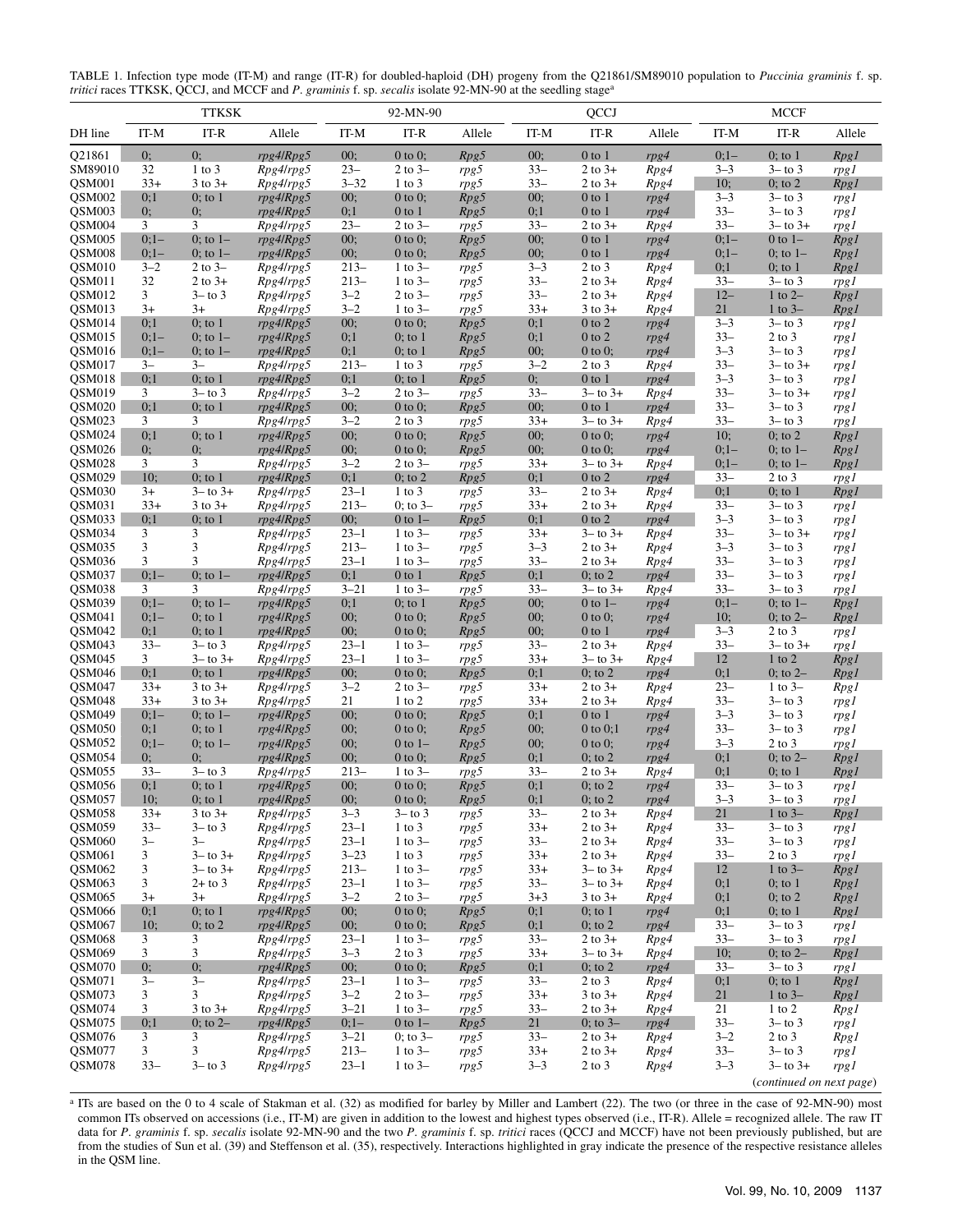# **RESULTS AND DISCUSSION**

Q21861 was highly resistant to race TTKSK and consistently exhibited a very low IT mode of 0; (Table 1). In contrast, SM89010 was susceptible, exhibiting an IT mode of 32. Q/SM DH progeny could be easily classified into two distinct

groups based on their IT mode. The resistant group included 58 progeny with IT modes from 0; to 0;1 (rarely 10; and 12), and the susceptible group included 71 progeny with IT modes from 3– to 3+ and combinations thereof (rarely 23– and 3–2). The 58:71 segregation for resistance:susceptibility in the Q/SM DH population fit a 1:1 ratio ( $\chi^2 = 1.31$ ,  $P = 0.25$ ),

|  |  | TABLE 1. (continued from preceding page) |
|--|--|------------------------------------------|
|--|--|------------------------------------------|

|                         |                    | <b>TTKSK</b>                  |                        |                      | 92-MN-90                   |              |                   | QCCJ                      |              |                   | <b>MCCF</b>               |              |
|-------------------------|--------------------|-------------------------------|------------------------|----------------------|----------------------------|--------------|-------------------|---------------------------|--------------|-------------------|---------------------------|--------------|
| DH line                 | IT-M               | IT-R                          | Allele                 | IT-M                 | $IT-R$                     | Allele       | IT-M              | $IT-R$                    | Allele       | IT-M              | $IT-R$                    | Allele       |
| <b>OSM079</b>           | 3                  | $2$ to $3+$                   | Rpg4/rpg5              | $3 - 23$             | $1$ to $3-$                | rpg5         | $33+$             | $2$ to $3+$               | Rpg4         | $33 -$            | $3 -$ to $3 +$            | rpgl         |
| QSM080                  | 0;                 | 0;                            | rpg4/Rpg5              | 00;                  | $0$ to $0$ ;               | Rpg5         | 00;               | $0$ to 0;                 | rpg4         | $0;1-$            | 0; to $1-$                | Rpg1         |
| QSM082                  | 3                  | 3                             | Rpg4/rpg5              | $213-$               | 1 to $3-$                  | rpg5         | $33+$             | $3 -$ to $3 +$            | Rpg4         | $33 -$            | $3 -$ to $3 +$            | rpg1         |
| QSM083                  | 3                  | $3 -$ to $3 +$                | Rpg4/rpg5              | $3 - 3$              | $2$ to $3-$                | rpg5         | $3 - 3$           | $2$ to $3+$               | Rpg4         | 10;               | 0; to $2-$                | Rpg1         |
| QSM084                  | $33 -$             | $3 -$ to 3                    | Rpg4/rpg5              | 12                   | $0$ ; to $2$               | rpg5         | $3 - 2$           | $2$ to $3-$               | Rpg4         | $0:1-$            | $0$ ; to $1$              | Rpg1         |
| QSM085                  | $33 -$             | $3 -$ to 3                    | Rpg4/rpg5              | $33 -$               | $2$ to $3$                 | rpg5         | $33+$             | $2$ to $3+$               | Rpg4         | $0;1-$            | $0;$ to 1                 | Rpg1         |
| QSM086                  | 0;                 | 0;                            | rpg4/Rpg5              | 00;                  | $0$ to $0$ ;               | Rpg5         | 00;               | $0$ to $1$                | rpg4         | $33-$<br>$33 -$   | $3 -$ to 3                | rpg1         |
| QSM087<br>QSM088        | 0;1<br>3           | $0;$ to $1$<br>$3 -$ to 3     | rpg4/Rpg5<br>Rpg4/rpg5 | 00;<br>$213-$        | $0$ to $0$ ;<br>1 to $3-$  | Rpg5<br>rpg5 | 0;1<br>$3 - 3$    | $0$ to $2$<br>$2$ to $3+$ | rpg4<br>Rpg4 | $3 - 3$           | $3 -$ to 3<br>$3 -$ to 3  | rpg1<br>rpg1 |
| QSM089                  | $0;1-$             | 0; to $1-$                    | rpg4/Rpg5              | $0;1-$               | $0$ to $1-$                | Rpg5         | 00;               | $0$ to $2-$               | rpg4         | $12 -$            | $0$ ; to $2$              | Rpg1         |
| OSM090                  | $23 -$             | $2$ to $3-$                   | Rpg4/rpg5              | $23 - 1$             | 1 to $3-$                  | rpg5         | $33+$             | $3 -$ to $3 +$            | Rpg4         | $3 - 3$           | $3 -$ to 3                | rpg1         |
| QSM091                  | 3                  | 3                             | Rpg4/rpg5              | $3 - 2$              | $2$ to $3-$                | rpg5         | $33 -$            | $2$ to $3+$               | Rpg4         | $\overline{2}$    | $1$ to $3$                | Rpg1         |
| QSM093                  | 0;                 | 0:                            | rpg4/Rpg5              | 00;                  | $0$ to $0$ ;               | Rpg5         | 00;               | $0$ to $1$                | rpg4         | $3 - 3$           | $2$ to $3$                | rpg1         |
| QSM094                  | $33+$              | $3$ to $3+$                   | Rpg4/rpg5              | $3 - 21$             | 1 to $3-$                  | rpg5         | $33 -$            | $2$ to $3+$               | Rpg4         | 10;               | $0;$ to 1                 | Rpg1         |
| QSM095                  | $0;1-$             | 0; to $1-$                    | rpg4/Rpg5              | 00;                  | $0$ to $0$ ;               | Rpg5         | 0;1               | $0;$ to $1$               | rpg4         | $0:1-$            | $0$ ; to $1$              | Rpg1         |
| QSM097                  | 0:1                | $0;$ to 1                     | rpg4/Rpg5              | 0;                   | 0; to $1-$                 | Rpg5         | 00;               | $0$ to $1-$               | rpg4         | $0;1-$            | 0; to $1-$                | Rpg1         |
| QSM098                  | 0:1                | $0;$ to 1<br>$3-$             | rpg4/Rpg5              | 0;1                  | $0;$ to 1                  | Rpg5         | 00;               | $0$ to $1$                | rpg4         | 0:1               | 0; to $1-$                | Rpg1         |
| QSM099<br>QSM100        | $3-$<br>$0;1-$     | 0; to $1-$                    | Rpg4/rpg5<br>rpg4/Rpg5 | $3 - 3$<br>0;1       | $2$ to $3$<br>$0;$ to 1    | rpg5<br>Rpg5 | $33 -$<br>00;     | $2$ to $3+$<br>$0$ to $1$ | Rpg4<br>rpg4 | $33 -$<br>$0:1-$  | $3 -$ to 3<br>$0;$ to $1$ | rpg1<br>Rpg1 |
| <b>QSM101</b>           | 0:1                | $0;$ to $1$                   | rpg4/Rpg5              | 0;1                  | $0;$ to 1                  | Rpg5         | 00;               | $0$ to $1$                | rpg4         | $0;1-$            | $0;$ to 1                 | Rpg1         |
| QSM103                  | 0;1                | $0;$ to 1                     | rpg4/Rpg5              | 0;1                  | $0$ to $1$                 | Rpg5         | 0;1               | $0;$ to $2$               | rpg4         | 10:               | 0; to $2-$                | Rpg1         |
| <b>OSM104</b>           | $3-$               | $3-$                          | Rpg4/rpg5              | $3 - 2$              | $2$ to $3-$                | rpg5         | $33 -$            | $2$ to $3+$               | Rpg4         | $33 -$            | $3 -$ to 3                | rpg1         |
| $\text{OSM}105$         | $33 -$             | $2$ to $3$                    | Rpg4/rpg5              | $213-$               | 1 to $3-$                  | rpg5         | $3 - 2$           | $2$ to $3+$               | Rpg4         | $3 - 3$           | $3 -$ to 3                | rpg1         |
| QSM106                  | 0:1                | $0;$ to $1$                   | rpg4/Rpg5              | 0;1                  | $0;$ to $1$                | Rpg5         | 00;               | $0$ to $1-$               | rpg4         | $0;1-$            | 0; to $1-$                | Rpg1         |
| <b>QSM107</b>           | 0;                 | 0;                            | rpg4/Rpg5              | 0;1                  | $0;$ to 1                  | Rpg5         | 0;1               | $0$ to $2$                | rpg4         | $3 - 3$           | $3 -$ to 3                | rpg1         |
| <b>QSM108</b>           | $33 -$             | $3 -$ to 3                    | Rpg4/rpg5              | $3 - 21$             | 1 to $3-$                  | rpg5         | $3 - 2$           | $2$ to $3+$               | Rpg4         | $3 - 3$           | $3 -$ to 3                | rpg1         |
| QSM109                  | $3+$               | $3+$                          | Rpg4/rpg5              | $3 - 21$             | 1 to $3-$                  | rpg5         | $3 - 3$           | $2$ to $3+$               | Rpg4         | $3 - 3$           | $3 -$ to 3                | rpg1         |
| <b>QSM110</b>           | $3-$<br>$33 -$     | $2$ to $3$                    | Rpg4/rpg5              | $10;23-$<br>$3-$     | 0; to $3-$                 | rpg5         | $3 - 2$<br>$33 -$ | $1$ to $3$                | Rpg4         | $3 - 3$<br>$33 -$ | $3 -$ to 3<br>$3 -$ to 3  | rpg1         |
| QSM111<br>QSM112        | 0:1                | $3 -$ to 3<br>$0;$ to $1$     | Rpg4/rpg5<br>rpg4/Rpg5 | 00;                  | $2$ to $3$<br>$0$ to $0$ ; | rpg5<br>Rpg5 | 0;1               | $2$ to $3+$<br>$0$ to $2$ | Rpg4<br>rpg4 | 0;1               | $0;$ to $1$               | rpg1<br>Rpg1 |
| QSM113                  | 0;1                | $0$ ; to $2$                  | rpg4/Rpg5              | 0;1                  | $0$ ; to $2$               | Rpg5         | 0;1               | $0$ ; to $2$              | rpg4         | 0;1               | $0$ ; to $1$              | Rpg1         |
| QSM114                  | $33 -$             | $3 -$ to 3                    | Rpg4/rpg5              | $33 -$               | $2$ to $3$                 | rpg5         | $33 -$            | $2$ to $3+$               | Rpg4         | $3 - 3$           | $3 -$ to 3                | rpg1         |
| QSM115                  | 0:1                | $0;$ to $2$                   | rpg4/Rpg5              | 00;                  | $0$ to $1$                 | Rpg5         | 00;               | $0$ to $2$                | rpg4         | $33 -$            | $3 -$ to 3                | rpg1         |
| QSM116                  | 12                 | $0$ ; to $2$                  | rpg4/Rpg5              | 0;1                  | $0$ to $1$                 | Rpg5         | 0;1               | $0;$ to $2$               | rpg4         | $3 - 3$           | $3 -$ to 3                | rpg1         |
| QSM117                  | $0:1-$             | 0; to $1-$                    | rpg4/Rpg5              | 00;                  | $0$ to $0$ ;               | Rpg5         | 00:               | $0$ to $1$                | rpg4         | $3 - 3$           | $3 -$ to 3                | rpg1         |
| QSM118                  | $3+$               | $3+$                          | Rpg4/rpg5              | $3 - 3$              | $3 -$ to 3                 | rpg5         | 3                 | $2$ to $3+$               | Rpg4         | $3 - 3$           | $3 -$ to $3 +$            | rpg1         |
| QSM119                  | 0:1                | $0;$ to $2$                   | rpg4/Rpg5              | 0;                   | 0;                         | Rpg5         | 0;1               | 0; to $3-$                | rpg4         | $33 -$            | $3 -$ to 3                | rpg1         |
| QSM120<br>QSM121        | 3<br>$33+$         | $3 -$ to $3 +$<br>$3$ to $3+$ | Rpg4/rpg5<br>Rpg4/rpg5 | $3 - 21$<br>$23 - 1$ | 1 to $3-$<br>$1$ to $3$    | rpg5<br>rpg5 | $3 - 3$<br>$33 -$ | $2$ to $3$<br>$2$ to $3$  | Rpg4<br>Rpg4 | 0;1<br>$33 -$     | $0;$ to $1$<br>$3 -$ to 3 | Rpg1         |
| QSM122                  | $33 -$             | $3 -$ to 3                    | Rpg4/rpg5              | $3 - 3$              | $2$ to $3$                 | rpg5         | $33+$             | $3 -$ to $3 +$            | Rpg4         | $3 - 3$           | $3 -$ to 3                | rpg1<br>rpg1 |
| QSM123                  | 3                  | 3                             | Rpg4/rpg5              | $3 - 21$             | 1 to $3-$                  | rpg5         | $33 -$            | $3 -$ to $3 +$            | Rpg4         | $33 -$            | $3 -$ to 3                | rpg1         |
| QSM124                  | $33+$              | $3$ to $3+$                   | Rpg4/rpg5              | $23 - 1$             | $1$ to $3$                 | rpg5         | $3 - 2$           | $2$ to $3+$               | Rpg4         | $0;1-$            | $0;$ to $1$               | Rpg1         |
| QSM125                  | 0;                 | 0;                            | rpg4/Rpg5              | 00;                  | $0$ to $1$                 | Rpg5         | 00;               | $0$ to $2$                | rpg4         | $33 -$            | $3 -$ to 3                | rpg1         |
| QSM126                  | $33 -$             | $3 -$ to 3                    | Rpg4/rpg5              | $3 - 21$             | 1 to $3-$                  | rpg5         | $3 - 3$           | $2$ to $3$                | Rpg4         | $3 - 3$           | $3 -$ to 3                | rpg1         |
| QSM127                  | $3+$               | $3+$                          | Rpg4/rpg5              | $3 - 3$              | $2$ to $3$                 | rpg5         | $33 -$            | $2$ to $3+$               | Rpg4         | $0:1-$            | 0: to $1-$                | Rpg1         |
| QSM128                  | 3                  | $3 -$ to $3 +$                | Rpg4/rpg5              | $33 - 2$             | $2$ to $3$                 | rpg5         | $33 -$            | $2$ to $3$                | Rpg4         | $0:1-$            | $0$ ; to $1$              | Rpg1         |
| QSM129<br>QSM130        | $3 - 3$<br>$3 - 3$ | 2 to 3<br>$3-$ to 3           | Rpg4/rpg5<br>Rpg4/rpg5 | $3 - 21$<br>$213-$   | $1$ to $3-$<br>$1$ to $3-$ | rpg5         | $3 - 3$<br>$33 -$ | $2$ to $3$<br>$2$ to $3+$ | Rpg4<br>Rpg4 | $0;1-$<br>$3 - 3$ | $0;$ to 1<br>$3 -$ to 3   | Rpg1<br>rpg1 |
| QSM132                  | $3 - 3$            | $3 -$ to 3                    | Rpg4/rpg5              | $3 - 21$             | 1 to $3-$                  | rpg5<br>rpg5 | $3 - 2$           | $1$ to $3-$               | Rpg4         | $3 - 3$           | $3 -$ to 3                | rpg1         |
| QSM133                  | 0;                 | 0;                            | rpg4/Rpg5              | 00;                  | $0$ to $0$ ;               | Rpg5         | 00;               | $0$ to $1$                | rpg4         | $0;1-$            | $0;$ to 1                 | Rpg1         |
| QSM134                  | $33 -$             | $2$ to $3$                    | Rpg4/rpg5              | $3 - 21$             | 1 to $3-$                  | rpg5         | $33 -$            | $2$ to $3+$               | Rpg4         | $33 -$            | $3 -$ to $3 +$            | rpg1         |
| QSM135                  | 0;1                | 0; to $2-$                    | rpg4/Rpg5              | 00;                  | $0$ to $1-$                | Rpg5         | 0;1               | $0;$ to $2$               | rpg4         | $33 -$            | $3 -$ to 3                | rpg1         |
| QSM136                  | 0;1                | $0;$ to $1$                   | rpg4/Rpg5              | 0;1                  | $0;$ to $1$                | Rpg5         | 00;               | $0$ to $1$                | rpg4         | $3 - 3$           | $2$ to $3$                | rpg1         |
| QSM137                  | 0;1                | $0;$ to 1                     | rpg4/Rpg5              | 0;1                  | $0;$ to 1                  | Rpg5         | 10;               | $0;$ to $2$               | rpg4         | 0;1               | $0;$ to 1                 | Rpg1         |
| QSM138                  | $0;1-$             | 0; to $1-$                    | rpg4/Rpg5              | 0;1                  | $0$ to $1$                 | Rpg5         | 00;               | $0$ to $0$ ;              | rpg4         | $33 -$            | $3 -$ to 3                | rpg1         |
| QSM139                  | $3 - 3$            | $2$ to $3$                    | Rpg4/rpg5              | $3 - 3$              | $2$ to $3$                 | rpg5         | $3 - 2$           | $2$ to $3$                | Rpg4         | 12                | $0;$ to $2$               | Rpg1         |
| QSM140<br><b>QSM141</b> | 0;                 | 0;                            | rpg4/Rpg5<br>rpg4/Rpg5 | 0;                   | 0;<br>$0$ to $1$           | Rpg5         | 0;1<br>00;        | $0;$ to $3$<br>$0$ to $1$ | rpg4         | 0;1<br>$3 - 3$    | $0;$ to $2$<br>$2$ to $3$ | Rpg1         |
| QSM142                  | 0;<br>0;1          | 0;<br>$0;$ to 1               | rpg4/Rpg5              | 00;<br>0;1           | $0$ to $1$                 | Rpg5<br>Rpg5 | 0;1               | $0;$ to $2$               | rpg4<br>rpg4 | $0;1-$            | 0; to $1-$                | rpg1<br>Rpg1 |
| QSM143                  | 3                  | 3                             | Rpg4/rpg5              | $213-$               | $1$ to $3-$                | rpg5         | $33 -$            | $2$ to $3+$               | Rpg4         | 12                | $0;$ to $2$               | Rpg1         |
| <b>QSM144</b>           | $3 + 3$            | $2$ to $3+$                   | Rpg4/rpg5              | $3 - 21$             | 1 to $3-$                  | rpg5         | $33 -$            | $2$ to $3+$               | Rpg4         | $3 - 3$           | $3 -$ to 3                | rpg1         |
| $\overline{QSM}145$     | 0;                 | 0;                            | rpg4/Rpg5              | 00;                  | $0$ to 0;                  | Rpg5         | 00;               | $0$ to $1-$               | rpg4         | 0;1               | $0;$ to $1$               | Rpg1         |
| QSM146                  | $3-$               | $3 -$                         | Rpg4/rpg5              | $3-$                 | $2$ to $3$                 | rpg5         | $3 - 3$           | 2 to 3                    | Rpg4         | $12-$             | 0; to $2-$                | Rpg1         |
| QSM147                  | $3 - 3$            | $3-$ to 3                     | Rpg4/rpg5              | $3 - 3$              | $3 -$ to 3                 | rpg5         | $3 - 2$           | $2$ to $3-$               | Rpg4         | 10;               | $0;$ to $2$               | Rpg1         |
| QSM148                  | 0;                 | 0;                            | rpg4/Rpg5              | 00;                  | $0$ to $0$ ;               | Rpg5         | 00;               | $0$ to $1$                | rpg4         | $0;1-$            | 0; to $1-$                | Rpg1         |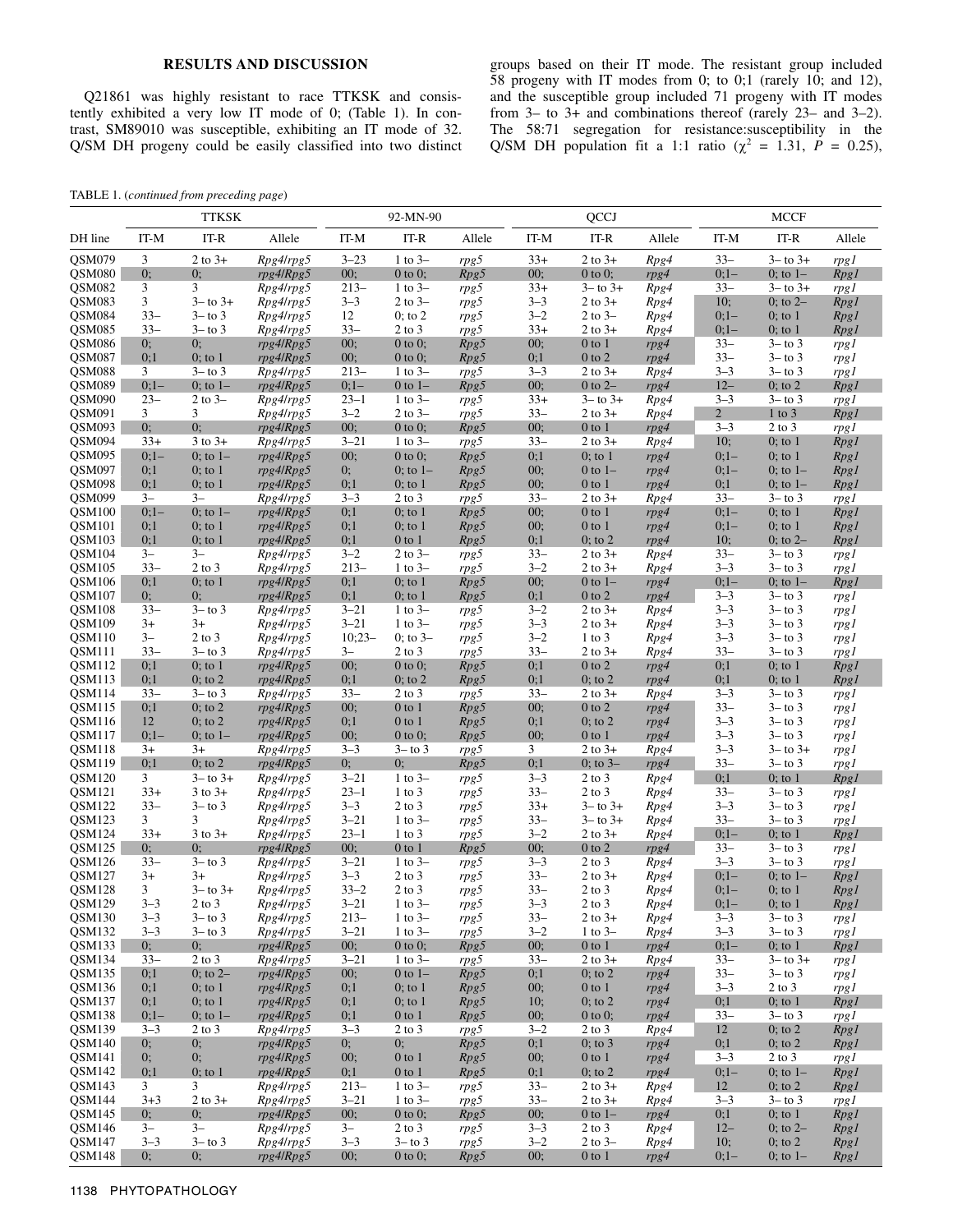indicating that a single gene in Q21861 confers resistance to race TTKSK.

The Q/SM population was previously phenotyped for resistance to *P. graminis* f. sp. *tritici* races QCCJ and MCCF and also *P. graminis* f. sp. *secalis* isolate 92-MN-90 (35,39). Raw IT data recorded on Q/SM progeny from these evaluations are given in side-by-side comparisons with those taken for race TTKSK in Table 1. All of the progeny exhibiting low IT modes (0; to 12) to race TTKSK had similar low IT modes (00; to 10; and, rarely, 21) to *P. graminis* f. sp. *tritici* race QCCJ and *P. graminis* f. sp. *secalis* isolate 92-MN-90. Thus, resistance to race TTKSK co-segregated with resistance to race QCCJ and isolate 92-MN-90 in the Q/SM population. Similarly, progeny exhibiting high IT modes (23– to 3+) to race TTKSK also gave high IT modes to race QCCJ (3–2 to 3+3). A similar result was observed in response to isolate 92- MN-90 in that most of the 71 progeny exhibiting high IT modes to race TTKSK gave high IT modes of 23–1 to 33– to the rye stem rust isolate. However, 16 of the 71 TTKSK-susceptible progeny gave lower IT modes (10;23–, 12, 21, and 213–). These progeny were still considered susceptible because the typical resistant reaction to isolate 92-MN-90 is a very low IT of 00; to 0;1. Thus, progeny giving an IT mode higher than 0;1 or with 3 type uredinia comprising part of its mesothetic reaction were considered susceptible. These phenotypic classifications were confirmed at the molecular level (see below).

The Q/SM population also was evaluated to race MCCF at high temperature (35). This was done to assess whether individual DH progeny also carried *Rpg1* because this race, when used at high temperature, is useful for detecting lines with and without the gene. The high-temperature incubation was used because resistance gene *rpg4*, originally found to confer resistance to race QCCJ (17), also is effective against MCCF at low incubation temperatures. Using the high incubation temperature, *rpg4* is rendered completely ineffective and, therefore, lines carrying *Rpg1* can be clearly resolved based on their reaction to MCCF. The presence of *Rpg1* had no effect on the reaction of DH progeny to race TTKSK. Similar results were previously reported in response to race QCCJ and isolate 92-MN-90 (17,35,39). These data demonstrate that, although *Rpg1* confers resistance to many races of *P. graminis* f. sp. *tritici* (33), it is not effective against races TTKSK (34) or QCCJ (38). Additionally, *Rpg1* is generally not effective against isolates of *P. graminis* f. sp. *secalis* as was previously reported (33,38).

Resistance to race QCCJ in line Q21861 is conferred by a single recessive-acting gene, *rpg4* (17). This gene was initially mapped to the long arm of chromosome 5H using random amplified polymorphic DNA (RAPD) and RFLP markers (2). In a subsequent study, Sun et al. (39) found Q21861 to be resistant to *P. graminis* f. sp. *secalis* isolate 92-MN-90 and demonstrated that the resistance was due to a single partially dominant gene. Resistance to isolate 92-MN-90 co-segregated with resistance to race QCCJ, prompting the authors to conclude that resistance to

both *formae speciales* of *P. graminis* is controlled by a gene at the same locus as *rpg4*. In this study, resistance to race TTKSK cosegregated with resistance to both *P. graminis* f. sp. *tritici* race QCCJ and also *P. graminis* f. sp. *secalis* isolate 92-MN-90 in the 129 Q/SM progeny, indicating that the gene conferring resistance to race TTKSK also lies at the *rpg4* locus. Molecular analysis of the region in the Q/SM population positioned the locus conferring resistance to all three rusts at one crossover proximal to ABG391 and six crossovers distal to MWG740 (Fig. 1). This covers a large genomic region of approximately 5.4 centimorgans. Preliminary analysis of recombinants previously used to characterize loci conferring resistance to QCCJ and 92-MN-90 (3) suggested that the TTKSK resistance locus also resides within the narrower 70 kb region between ARD5112 and ARD5016. This region encodes four genes in the resistant parent: *Rpg5*, a nucleotide-binding site leucine-rich repeat serine/threonine-protein kinase gene; *rpg4*, an actin depolymerizing factor-like gene; and two other genes of unidentified function (3). Positioning of the TTKSK resistance locus within the same ARD5112–ARD5016 region suggests that one or more of these genes are responsible for conferring resistance to race TTKSK. Previous high-resolution genetic and molecular analyses of the *rpg4*/*Rpg5* region suggested that although *rpg4* and *Rpg5* are separate genes, both may be required for resistance to race QCCJ, whereas *Rpg5* functions independently to provide resistance to isolate 92-MN-90 (3). Brueggeman et al. (4) recently suggested that resistance to race TTKSK may also involve both *rpg4* and *Rpg5*. We can neither confirm nor refute this hypothesis based on our current data; however, this aspect is being investigated by genetic, molecular, and virus-induced gene silencing analyses.

All of the stem rust phenotyping for the Q/SM population was done on seedling plants under the controlled conditions of the greenhouse or growth chamber. A critical question to ask is whether the stem rust resistance found at the seedling stage would also be effective at the adult plant stage in the field. Adult plant resistance is essential because stem rust causes the most damage on barley after the heading stage. In field screening nurseries established at the Kenya Agricultural Research Institute in Njoro, Kenya where races TTKSK and TTKST were most common, Q21861 was highly resistant, exhibiting severities of 1 to 5% and mostly resistant to moderately resistant ITs (B. Steffenson, *unpublished*). The genetic basis of adult plant resistance to race TTKSK is being explored in the Q/SM population by mapping mRNA transcript abundance (i.e., expression quantitative trait loci) with the Barley1 Affymetric array (5) (R. Wise, *personal communication*), as was done previously for seedling resistance in the Steptoe/Morex population to race MCCF (7).

Different virulence types within the originally described race TTKS lineage (26) have been described in eastern and southern Africa (18,19,41). In addition to the hallmark virulence for resistance gene *Sr31* (16), these types also carry virulence for *Sr24* (race TTKST) (18) and *Sr36* (race TTKSK) (19). Wheat

|  |  | TABLE 2. Primer sequences for polymerase chain reaction (PCR)-based markers in the rpg4/Rpg5 region of barley chromosome 5H |
|--|--|-----------------------------------------------------------------------------------------------------------------------------|
|  |  |                                                                                                                             |

|                      |                   |                                   | PCR products $(bp)^c$ |          |  |  |
|----------------------|-------------------|-----------------------------------|-----------------------|----------|--|--|
| Markers <sup>a</sup> | <b>Primers</b>    | Sequence $5'$ – $3'$ <sup>b</sup> | O <sub>2</sub> 1861   | SM89010  |  |  |
| <b>RB SSR1</b>       | RB SSR1-F1        | CACATCCACCCATGGTTGTTGAGAG         | 304                   | 304      |  |  |
|                      | RB SSR1-R1        | CTTCACTGGTACCAGTTCGACCGAG         | $\cdots$              | $\cdots$ |  |  |
| <b>R4-22 STS</b>     | r4-F22            | CGGATATAGGGAGAAGGGTTTGATG         | 922                   | None     |  |  |
|                      | $r4-R22$          | GTCGTCCATCTTGTACACCACGAAC         | $\cdot$               | $\cdots$ |  |  |
| Rpg5 STS             | OK-F <sub>6</sub> | GGTGGATCGAAGAGAATGGAACTGC         | 677                   | None     |  |  |
|                      | R5-R7.3           | GCAACCTTCATTCTGACAGACCATG         | $\cdots$              | $\cdots$ |  |  |
| R <sub>13</sub> STS  | $A12-F13$         | CGCCCGACGAAAGAGAACGACAATG         | 1,337                 | None     |  |  |
|                      | $A12-R13$         | GGGCCACCGACACTGTAGCACTC           | $\cdots$              | $\cdots$ |  |  |

<sup>a</sup> Markers are designated as simple sequence repeat (SSR) or sequence tag site (STS).<br><sup>b</sup> Primers are listed with 5'–3' sequences.<br><sup>c</sup> Amplicon sizes are shown for each marker. All the STS markers are dominant PCR markers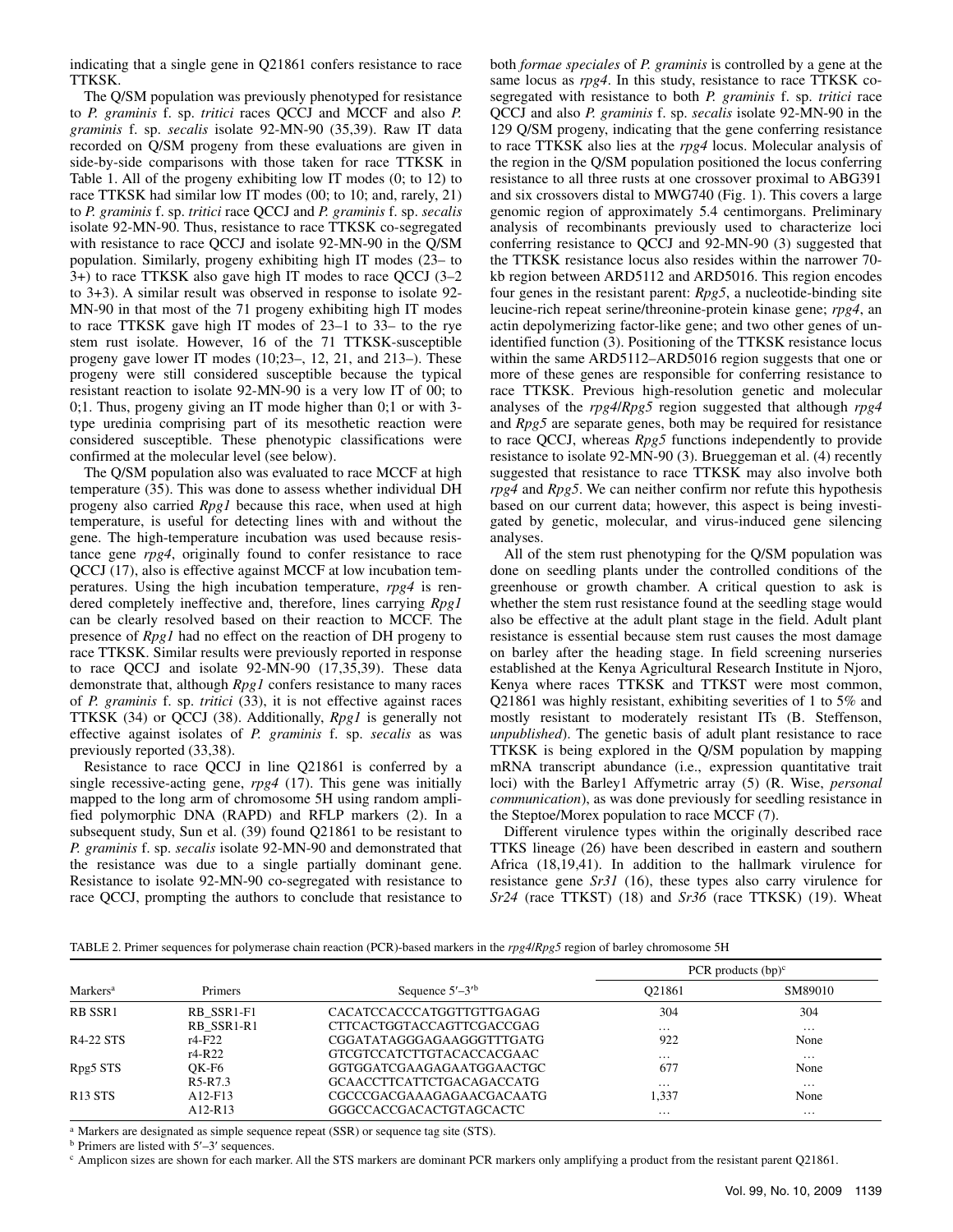

**Fig. 1.** Genetic and molecular analysis of the TTKSK resistance locus on barley chromosome 5H. **A,** Sequence annotation of the *rpg4/Rpg5* locus from the resistant line Q21861. The white horizontal bar represents genomic sequence from line Q21861. Arrows represent annotated genes, *rpg4*, *Rpg5* (black), and other genes (gray). Black ovals represent the position of genetic markers. ARD5016 and ARD5112 are restriction fragment-length polymorphism markers reported in Brueggeman et al. (3) delimiting the *rpg4/Rpg5* region. Dashed lines connect markers and genes from sequence annotation to positions on the genetic map and recombinant analysis below. All genes and markers are labeled above. The scale is shown above in kilobases. C and T represent direction of the centromere and telomere, respectively. **B,** Genetic map of the *rpg4/Rpg5* region from the Q21861/SM89010 (Q/SM) population. Black vertical bars represent the position of genetic and phenotypic markers present within the attached gray boxes above. The number of recombinants between markers is shown above. **C,** Recombinant genotype analysis. Horizontal bars represent the genotype from seven lines with recombination defining the TTKSK resistance region from the Q/SM population. White horizontal bars represent the resistant Q21861 parent and black the susceptible SM89010 parent. The dashed horizontal lines with Xs denote regions where recombination occurred. Dashed vertical lines represent the positions of connected genetic markers from the genetic map above. The recombinant designations are labeled to the right with resistant (R) and susceptible (S), indicating response to race TTKSK.

lines carrying *Sr24* were initially considered to be one of the best sources of resistance against race TTKSK (18). However, the identification of races with virulence for *Sr24* in eastern Africa revealed the great vulnerability of many wheat cultivars worldwide, which are based on this resistance gene. Q21861 appears to possess a high level of adult plant resistance against both TTKSK and TTKST, two of the most common virulence types found in eastern Africa. Still, it is important to be vigilant and continually test this line against other virulence types emerging in the lineage. For the present, the stem rust resistance in Q21861 may be useful in barley breeding programs because of its effectiveness against the common African virulence types and simple inheritance. However, additional genes for resistance to race TTKSK must be identified to increase the diversity and longevity of resistance in deployed barley cultivars.

## **ACKNOWLEDGMENTS**

This research was funded in part by the Lieberman-Okinow Endowment at the University of Minnesota. We thank S. Dahl, T. Szinyei, S. Gale, and L. Wanshura for excellent technical assistance; B. G. Rossnagel and B. Harvey for the gift of the Q/SM population; and P. Njau, R. Wanyera, D. Singh, G. Macharia, and J. Marcharia for establishing the rust screening nurseries in Kenya.

### **LITERATURE CITED**

- 1. Borlaug Global Rust Initiative. Last verified March 2009. http:// www.globalrust.org/.
- 2. Borovkova, I. G., Steffenson, B. J., Jin, Y., Rasmussen, J. B., Kilian, A., Kleinhofs, A., Rossnagel, B. G., and Kao, K. N. 1995. Identification of molecular markers linked to the stem rust resistance gene *rpg4* in barley. Phytopathology 85:181-185.
- 3. Brueggeman, R., Druka, A., Nirmala, J., Cavileer, T., Drader, T., Rostoks, N., Mirlohi, A., Bennypaul, H., Gill, U., Kudrna, D., Whitelaw, C., Kilian, A., Han, F., Sun, Y., Gill, K., Steffenson, B., and Kleinhofs, A. 2008. The stem rust resistance gene *Rpg5* encodes a protein with nucleotidebinding-site, leucine-rich, and protein kinase domains. Proc. Natl. Acad. Sci. USA 105:14970-14975.
- 4. Brueggeman, R., Steffenson, B. J., and Kleinhofs, A. 2009. The *rpg4*/*Rpg5* stem rust resistance locus in barley: Resistance genes and cytoskeleton dynamics. Cell Cycle 8:1-5.